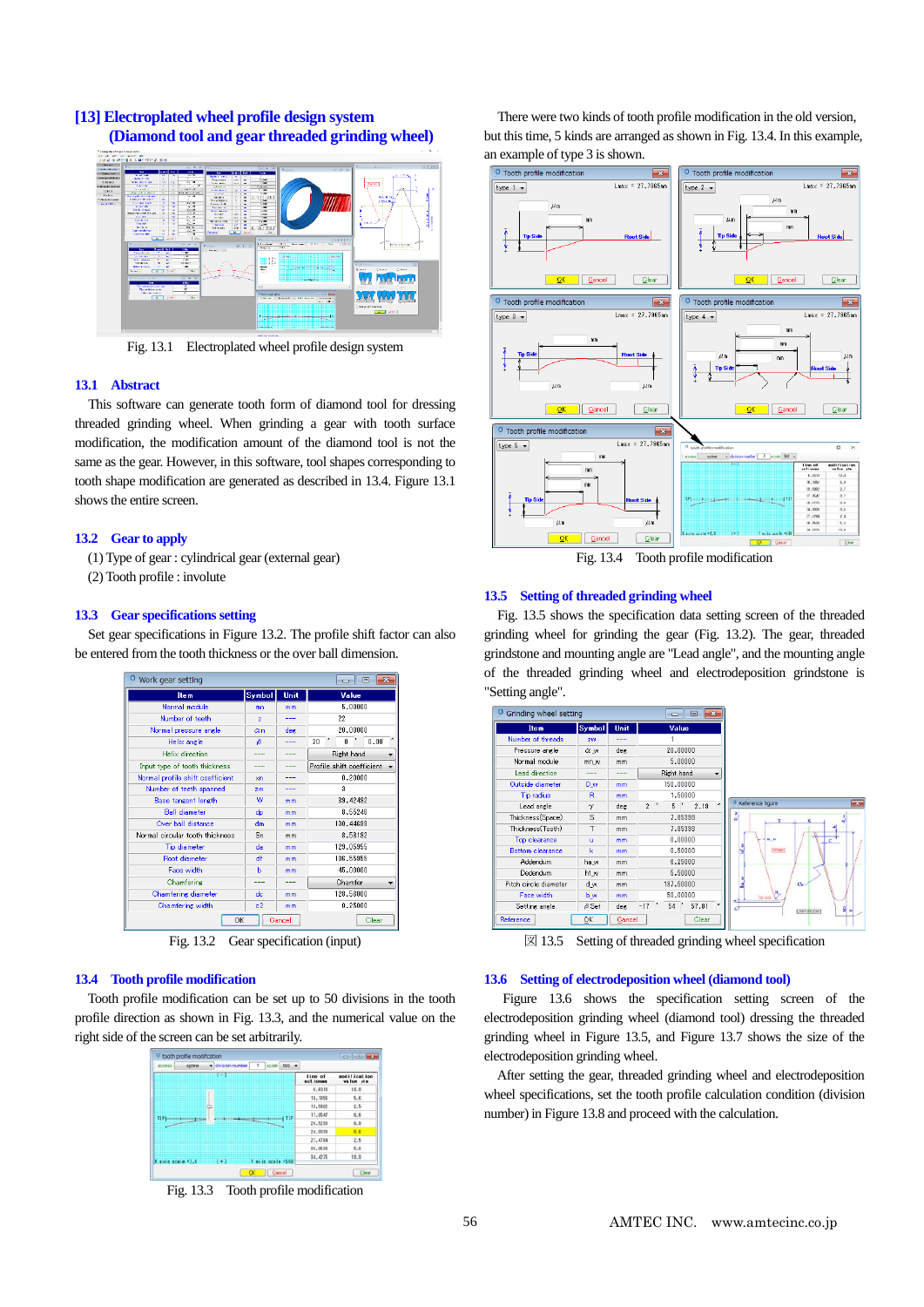| Electoplated wheel setting |        |             | x<br>▣    |
|----------------------------|--------|-------------|-----------|
| <b>Item</b>                | Symbol | <b>Unit</b> | Value     |
| Outside diameter           | D      | mm          | 200,00000 |
| Side clearance             | G      | mm          | 0.10000   |
| <b>Bottom clearance</b>    | P      | mm          | 0.50000   |
| Base diameter              | BD     | mm          | 189,00000 |
| Radius of crowing          | Gr     | mm          | 0.00000   |
| Reference                  | ОК     | Cancel      | Clear     |





Fig. 13.7 Dimensions of electrodeposition grinding wheel

| Tooth profile calculation     | 叵     |  |  |  |
|-------------------------------|-------|--|--|--|
| <b>Item</b>                   | Value |  |  |  |
| Tooth surface division number | 500   |  |  |  |
| Tip, root division number     | 500   |  |  |  |
| Calculation accuracy          | 1000  |  |  |  |
| Cancel<br>OK                  | Clear |  |  |  |
| 図 13.8 歯形計算設定                 |       |  |  |  |

## **13.7 Tooth profile**

Fig. 13.9 to Fig. 13.12 show the gear tooth profile, the tooth profile after grinding, and the threaded grinding tooth profile and the electrodeposited tooth profile. And, Figures 13.13 and 13.14 show tooth profile rendering.



 $\boxtimes$  13.10 Tooth profile after tooth grinding





profile







Fig. 13.12 Electrodeposited tooth profile







Fig. 13.14 Tooth profile rendering (diamond tool)

### **13.8 Tooth profile graph**

In order to obtain the tooth profile modification of the gear given in Figure 13.3, the tooth profile of the threaded grinding wheel is generated. Next, Figure 13.15 shows the tooth profile of the gear as a tooth profile when the creation movement is made with a threaded grinding wheel.